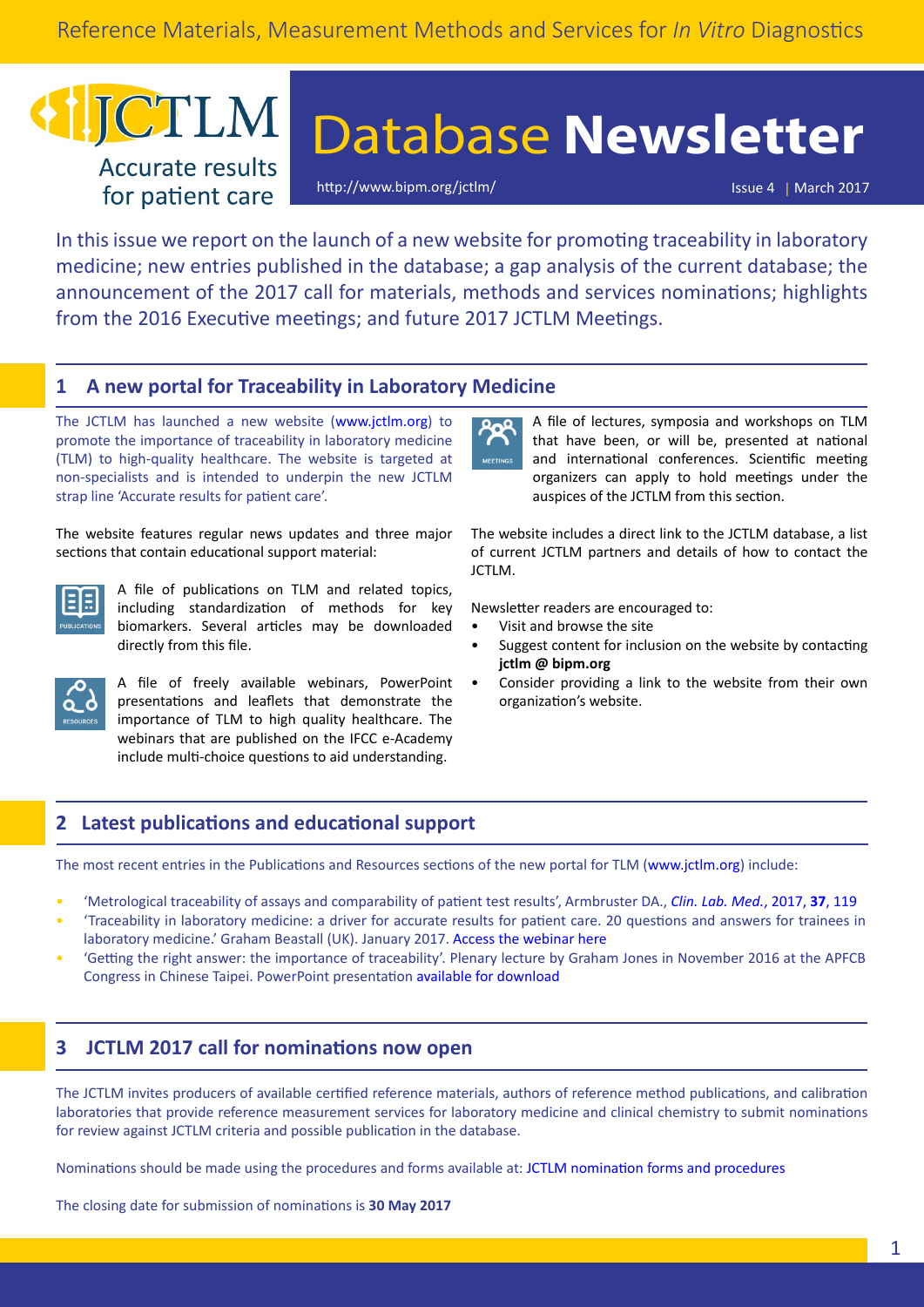# **4 New entries in the JCTLM database**

The JCTLM nomination and review process completed in 2016 resulted in one new entry in the JCTLM Database for available higher-order certified reference materials, as well as five newly published reference measurement methods, and 15 new measurement services delivered by reference laboratories.

The new entries are listed below. Full information on the reference materials and their producers, methods, measurement services and reference laboratories can be found by searching the database at:

**<http://www.bipm.org/jctlm/>**

#### **New entries for available Certified Reference Materials**

| <b>Analyte Category</b> | Analyte* | <b>Material / Matrix</b> |
|-------------------------|----------|--------------------------|
| Proteins                | HbA1c    | buffer                   |

\*Complete information for each certified reference Material entry can be retrieved by clicking on the Analyte name. e.g. Name and Contact of the producer of the reference material, Name of the reference material, Range of certified value, and Range of expanded uncertainty value, as well as Reference(s) on commutability, certification, or inter-laboratory comparability studies if available.

#### **New entries for Reference Measurement Methods**

| <b>Analyte Category</b>           | Reference Measurement Method (JCTLM Identification Number)                                                                                                                                                                                                                 |
|-----------------------------------|----------------------------------------------------------------------------------------------------------------------------------------------------------------------------------------------------------------------------------------------------------------------------|
| Drugs                             | An LC-MS/MS based candidate reference method for the quantification of <b>total gentamicin in</b><br>human serum and plasma using NMR characterized calibrator material, (JCTLM C13RMP1)<br>Lucha S et al., Clinica Chimica Acta, 2017, 464, 211-217                       |
| <b>Vitamins</b>                   | A candidate reference measurement procedure for the determination of<br>(24R), 25-Dihydroxyvitamin D3 in human serum using Isotope-Dilution Liquid<br>Chromatography-Tandem Mass Spectrometry, (JCTLM C13RMP2).<br>Tai S et al., Analytical Chemistry, 2015, 87, 7964-7970 |
| Metabolites and Substrates        | Developing a reference measurement procedure for free glycerol in human serum by two-<br>step gas chromatography-isotope dilution mass spectrometry, (JCTLM C13RMP5)<br>Liu Q. et al., Clinical Biochemistry, 2015, 48 (13-14), 897-903                                    |
| <b>Metabolites and Substrates</b> | High accuracy analysis of <b>glucose in human serum</b> by isotope dilution liquid chromatography-<br>tandem mass spectrometry, (JCTLM C13RMP4)<br>Chen Y. et al., Clinica Chimica Acta, 2012, 413(7-8), 808-813                                                           |
| <b>Metabolites and Substrates</b> | Reference Measurement Procedure for Total Glycerides by Isotope Dilution GC-MS,<br>(JCTLM C12RMP5)<br>Edwards S. et al., <i>Clinical Chemistry</i> , 2012, <b>58</b> (4), 768-776                                                                                          |

Complete information for each method entry can be retrieved by clicking on the JCTLM identification number, e.g. Name of the reference method, Applicable measurement range, and expected uncertainty value, as well as Reference(s) of peer-reviewed publication for method description and validation.

#### **New entries for Reference Measurement Laboratory Services**

| <b>Analyte Category</b>  | Analyte                                                                                                                                                                  | <b>Location of Laboratory</b> |
|--------------------------|--------------------------------------------------------------------------------------------------------------------------------------------------------------------------|-------------------------------|
| <b>Drugs</b>             | <b>Digoxin</b><br>Digitoxin                                                                                                                                              | Germany                       |
| Enzymes                  | Alanine aminotransferase<br>Alkaline phosphatase<br>Alpha-amylase<br>Aspartate aminotransferase<br>Creatine kinase<br>Gamma-glutamyltransferase<br>Lactate dehydrogenase | China                         |
| Metabolites & Substrates | Glucose<br>Creatinine                                                                                                                                                    | Germany<br>Japan              |
| Non Peptide Hormones     | Total thyroxine (TT4)<br>Progesterone<br>17Beta-estradiol                                                                                                                | China<br>Germany              |
| Non peptide Hormones     | Estriol (non-conjugated)                                                                                                                                                 | China                         |

Complete information for each entry can be retrieved from the [Analyte keyword search results](http://www.bipm.org/jctlm/) for the reference measurement services, e.g. Contact for Reference Laboratory, Scope of the service offered and a link to the results for the inter-laboratory comparison.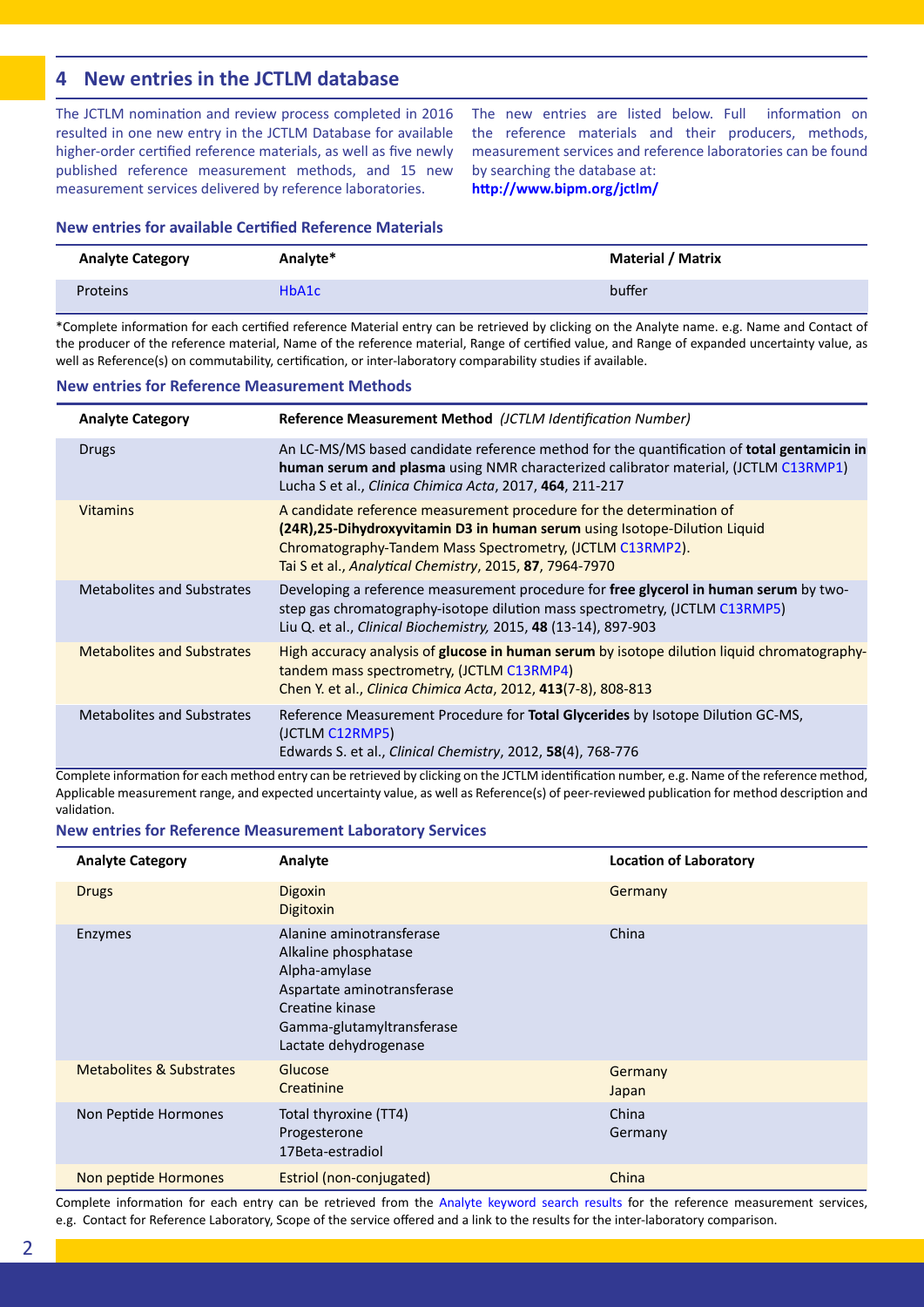# **5 JCTLM Database content**

As of March 2017 the JCTLM Database contains:

- 293 available certified reference materials;
- 184 reference measurement methods or procedures that represent about 80 different analytes in nine categories of analytes;
- 161 reference measurement services delivered by 17 reference laboratories.

The bar chart below shows the distribution of the total number of entries published for each type of analyte as of March 2017.



## **6 The JCTLM database – Gap analysis March 2017**

A gap analysis of the current database has been performed to assist in identifying missing components of the calibration hierarchies of clinical measurands. The current gap analysis has only considered measurands that already have at least one component of a reference measurement system listed in the JCTLM database. By listing existing gaps it is hoped to stimulate additional nominations to the database of already existing components, and also identify components where further development work could be considered.

Download **[The JCTLM Database - Gap Analysis, G. Jones,](http://www.bipm.org/utils/common/pdf/JCTLM/JCTLM_Newsletter_2017_Special_Report.pdf) [March 2017, 4 pp](http://www.bipm.org/utils/common/pdf/JCTLM/JCTLM_Newsletter_2017_Special_Report.pdf)**

# **7 JCTLM Members' and Stakeholders' meeting December 2017**

The biennial JCTLM Members and Stakeholders Meeting will be held at the BIPM on 4 and 5 December 2017. The programme will include the following sessions:

#### **Traceability in Action**

- Update from JCTLM
- Why traceability matters to patients
- Traceability in external quality assessment
- Why traceability matters to manufacturers

#### **Traceability into the future**

- Clinical challenge biomarkers in neurodegenerative disease
- Developments in traceability in infectious diseases
- Recent advances in traceability  $-$  a global perspective

Participants will be able to display posters of their work. The full programme, together with a registration form and poster abstract form will be available shortly from [www.jctlm.org](http://www.jctlm.org) and will be sent directly to recipients of this Newsletter.